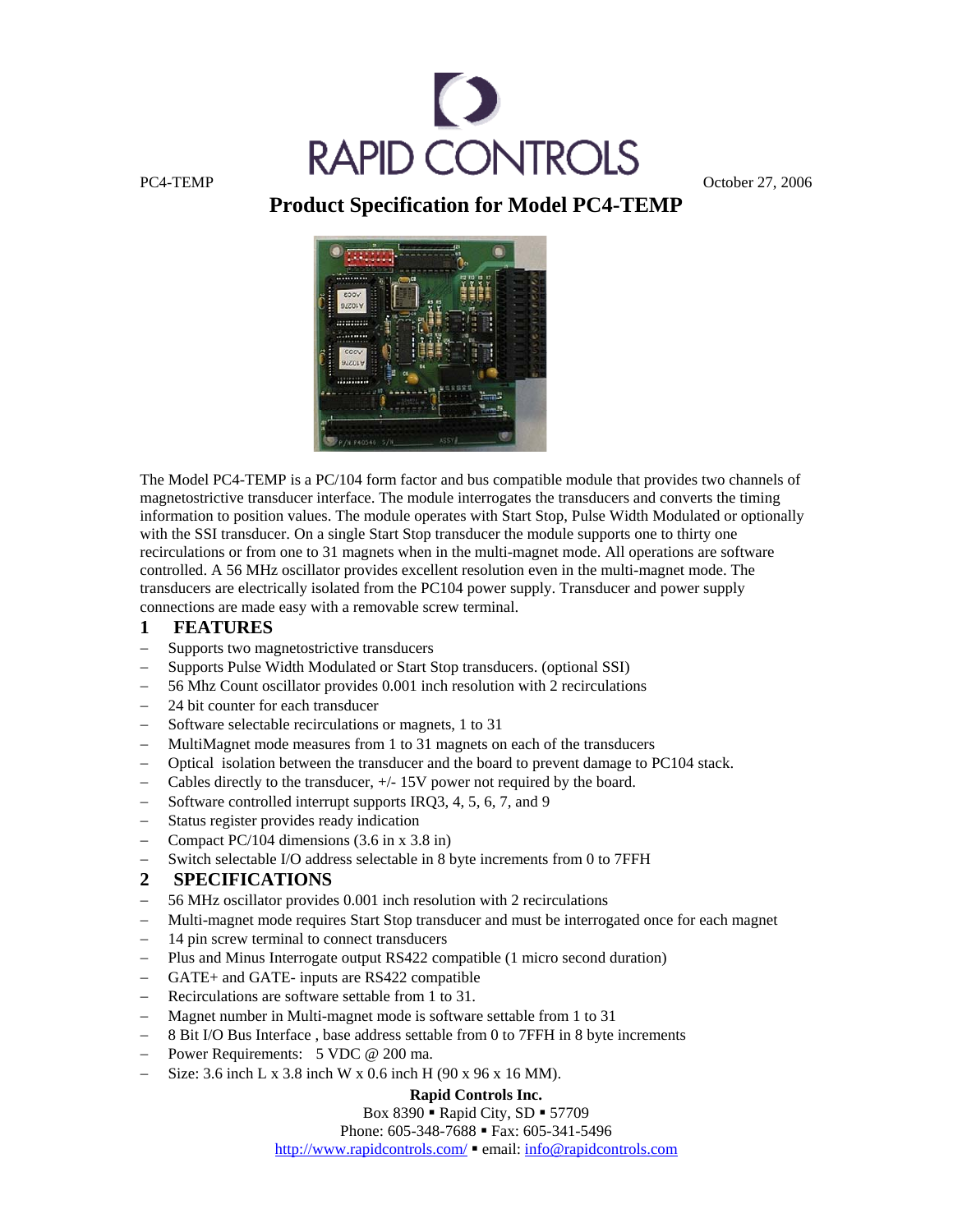

# **Models: PC4-TEMP-A-B-C**

- **A Number of channels: 2 is standard, 1 is optional**
- **B Transducer type: Start Stop/PWM is standard, SSI optional**
- **C Oscillator frequency, 56 standard, 28 optional**

**Rapid Controls Inc.**  Box 8390 • Rapid City, SD • 57709 Phone: 605-348-7688 • Fax: 605-341-5496 http://www.rapidcontrols.com/  $\bullet$  email: info@rapidcontrols.com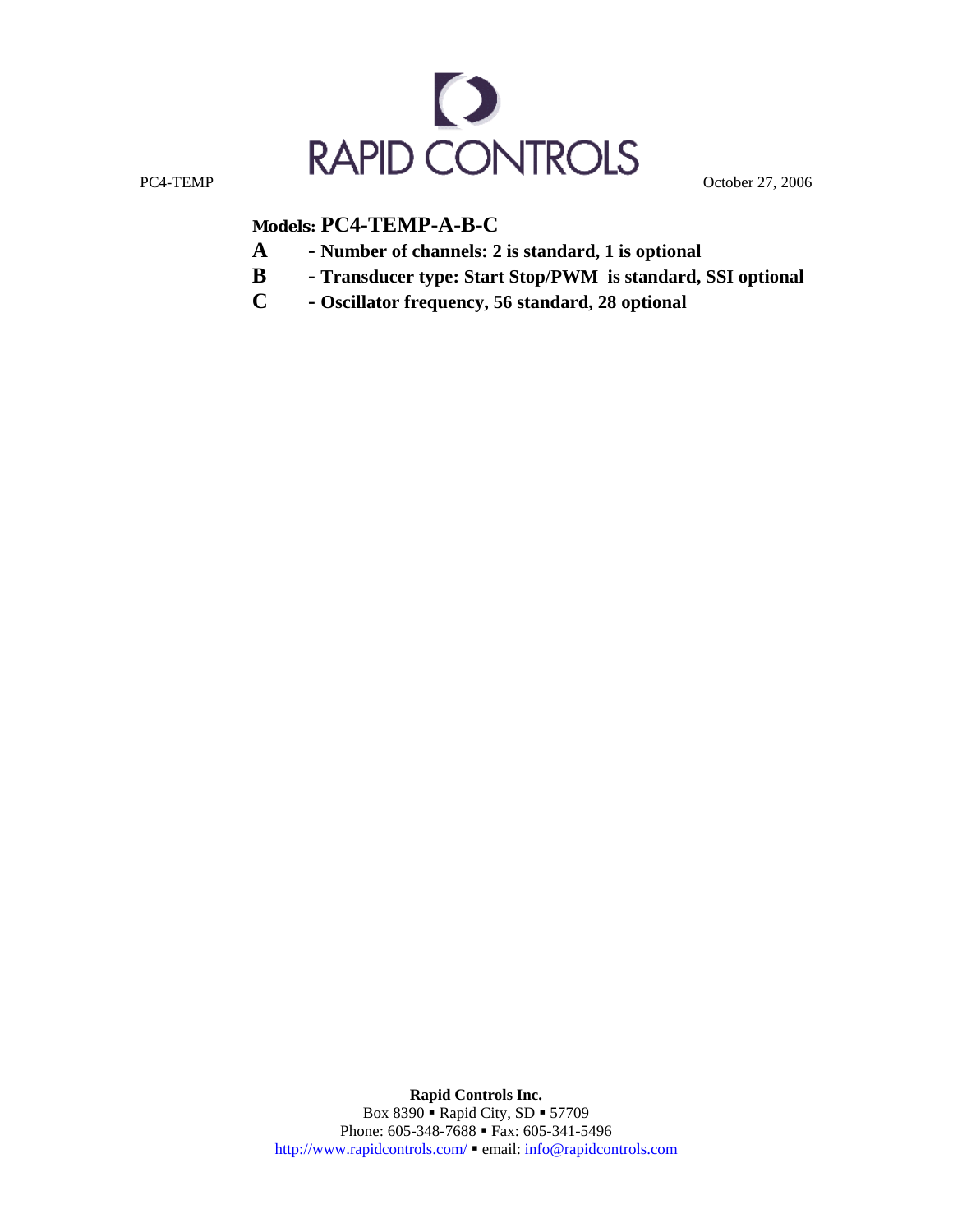

## **3 Theory of operation: Start/Stop, PWM**

The host PC104 processor writes a recirculation value and mode to the Control/Status register, loading the recirculation count. The control register write causes an interrogation pulse to be issued from the EPLD which in turn causes a 1 microsecond pulse to be issued from the Intertogate + and - outputs of the board. The transducer immediately responds with a 1 microsecond Gate + and - pulse. This pulse increments the recirculation register and starts the position counter counting. After the time required for the torque pulse to propagate down the transducer from the magnet ( 9 \* inches microseconds) another Gate + and Gate pulse is returned from the transducer. This again increments the recirculation counter. If it is not the last recirculation another one microsecond interrogate pulse is issued. This process continues until the last interrogation when the last Gate+ and Gate - pulse returned stops the position counter and sets the process completed flag. The 24 bit counter can now be read and will hold a value of (inches \* Gradient \* 56 \* recirculations).

When operating in the PWM mode the counter counts from the leading edge to the trailing edge of the Gate pulse. The multi-magnet mode functions the same as the recirculation mode except that only one interrogate pulse is issued. The magnet measured is determined by the recirculation count programmed. Since only a single magnet can be measured at one time, the transducer must be interrogated once for each new magnet position desired. The software must wait each time for all of the magnets to respond, this is best accomplished by waiting a time equal to  $9 *$  (length of the transducer  $+ 10$ ) microseconds between interrogations..

#### **3.1.1 Programming (start/Stop and PWM)**

Command register: Bits 0 thru  $4 =$  recircs. Bit  $5 =$  PWM when 1, Bit  $6 =$  MultiMag when 1, Bit  $7 =$ Interrupt Enable

Status Register Bits 0 thru 4 = recircs. Bit  $5 = PWM$  when 1, Bit  $6 = MultiMag$  when 1, Bit  $7 = 1$  When Data Ready

## **4 Theory of operation: SSI**

The host PC104 processor writes a bit length value to the Control/Status register causing the clock generator to start the clock data process. The board generates the proper number of clock pulses at 218 KHz and clock in the data response from the transducer. When all 24 or 25 bits have been clocked into the registers the data ready flag is set. If interrupts were enable the interrupt line is driven high. Data is available in the four registers. The transducer controls the resolution and data format, Gray code or binary.

### **4.1 Programming (SSI)**

- **4.1.1 Command register:**  Bits 0 thru  $4 =$  unused
	- Bit  $5 = 24$  bit when 0, 25 bit when 1 Bit  $6 =$  unused Bit 7 = Interrupt Enable

### **4.1.2 Status Register**

Bits  $0 = \text{Bit } 25$  of the data Bits 1 through 4 are 0 Bit  $5 = 0$  for 24 bit or 1 for 25 bit Bit 6 unused Bit  $7 =$  Data Ready flag, 1 when data ready

> **Rapid Controls Inc.**  Box 8390 • Rapid City, SD • 57709 Phone: 605-348-7688 • Fax: 605-341-5496 http://www.rapidcontrols.com/  $\blacksquare$  email: info@rapidcontrols.com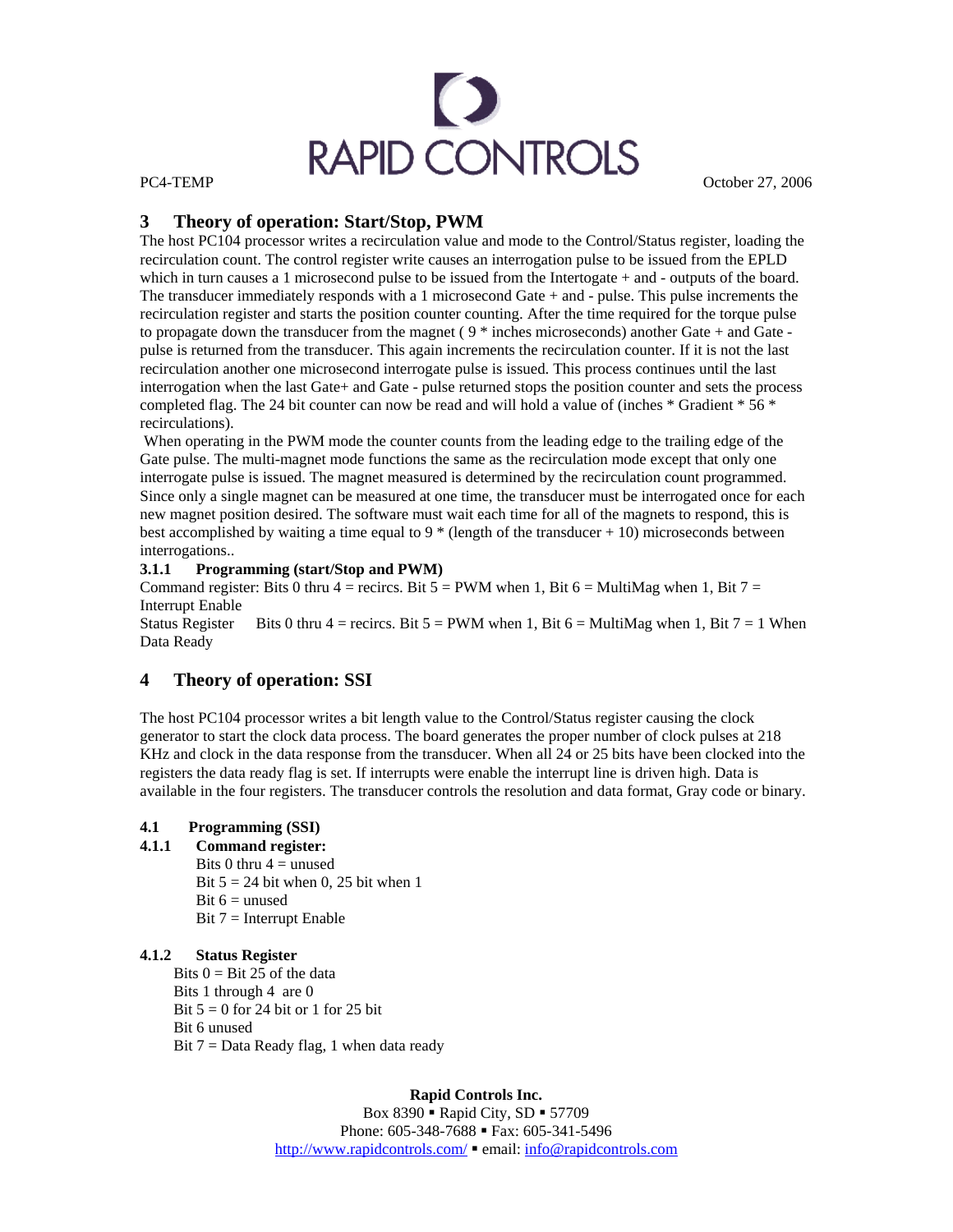

#### **5 Connections:**

All connections to the transducers are made through the J3 connector.

| $J3-1:$  | Gate $+$ from transducer A      | (Pink)  | $(Data + for SSI option)$         |
|----------|---------------------------------|---------|-----------------------------------|
| $J3-2:$  | Gate - from transducer A        | (Gray)  | (Data - for SSI option)           |
| $J3-3:$  | Interrogate $+$ to transducer A |         | $(Yellow)$ (Clk + for SSI option) |
| $J3-4:$  | Interrogate - to transducer A   |         | (Green) (Clk- for SSI option)     |
| $J3-5:$  | Gate $+$ from transducer B      | (Pink)  | $(Data + for SSI option)$         |
| $J3-6:$  | Gate - from transducer B        |         | (Gray) (Data - for SSI option)    |
| $J3-7:$  | Interrogate $+$ to transducer B |         | $(Yellow)$ (Clk + for SSI option) |
| $J3-8:$  | Interrogate - to transducer B   |         | (Green) (Clk-for SSI option)      |
| $J3-9:$  | Vacant pin shorted to Pin 13    | (Red)   | optional see note below           |
| $J3-10:$ | Vacant pin shorted to Pin 14    | (Blue)  | optional see note below           |
| $J3-11:$ | DC common to the transducers    | (White) |                                   |
| $J3-12:$ | DC common to the transducers    | (White) |                                   |
| $J3-13:$ | Vacant pin shorted to pin 9     |         |                                   |
| $J3-14:$ | Vacant pin shorted to pin 10    |         |                                   |

Pins 9 and 13 are not required by the PC4-TEMPO board but can be used to connect the + voltage to the transducer (Red) by bringing the +voltage onto pin 13.

Pins 10 and 14 are not required by the PC4\_TEMPO board but can be used to connect the - voltage to the transducer (Blue) by bringing the -voltage onto pin 14.

### **6 Addressing**

Address setting: Dip switch 1 determines the base address: A3 through A10, On= 0 and Off = 1 Switch binary values:  $S1 = 8$ ,  $S2 = 0x10$ ,  $S3 = 0x20$ ,  $S4 = 0x 40h$ ,  $S5 = 0x80$ ,  $S6 = 0x100$ ,  $S7 = 0x200$ ,  $S8 = 0x400$ 

Example addresses:

| Address             | S <sub>1</sub> | S <sub>2</sub>      | S <sub>3</sub> | S <sub>4</sub>      | S5        | S6        | S7  | S8                    |           |                     |                                  |
|---------------------|----------------|---------------------|----------------|---------------------|-----------|-----------|-----|-----------------------|-----------|---------------------|----------------------------------|
| 300H                | On             | On.                 | On             | On                  | <b>On</b> | Off       | Off | On                    |           |                     |                                  |
| 308H                | <b>Off</b>     |                     | On On          | On On               |           | Off       | Off | On                    |           |                     |                                  |
| 208H                | Off            | On.                 | On             | On                  | On        | Off       | On  | - On                  |           |                     |                                  |
| 700H                | On.            | On.                 | On             | On                  | On        | Off       | Off | Off                   |           |                     |                                  |
|                     |                |                     |                |                     |           |           |     |                       |           |                     |                                  |
| Base $+0$           |                | $Base +1$           |                | Base $+2$           |           | Base $+3$ |     |                       | Base $+4$ | Base $+5$           | Base $+6$                        |
|                     |                |                     |                |                     |           |           |     |                       |           |                     |                                  |
| Ch A Posn<br>Byte 0 |                | Ch A Posn<br>Byte 1 |                | Ch A Posn<br>Byte 2 |           |           |     | Ch A Command / Status | Byte 0    | Ch B Posn<br>Byte 1 | Ch B Posn<br>Ch B Posn<br>Byte 2 |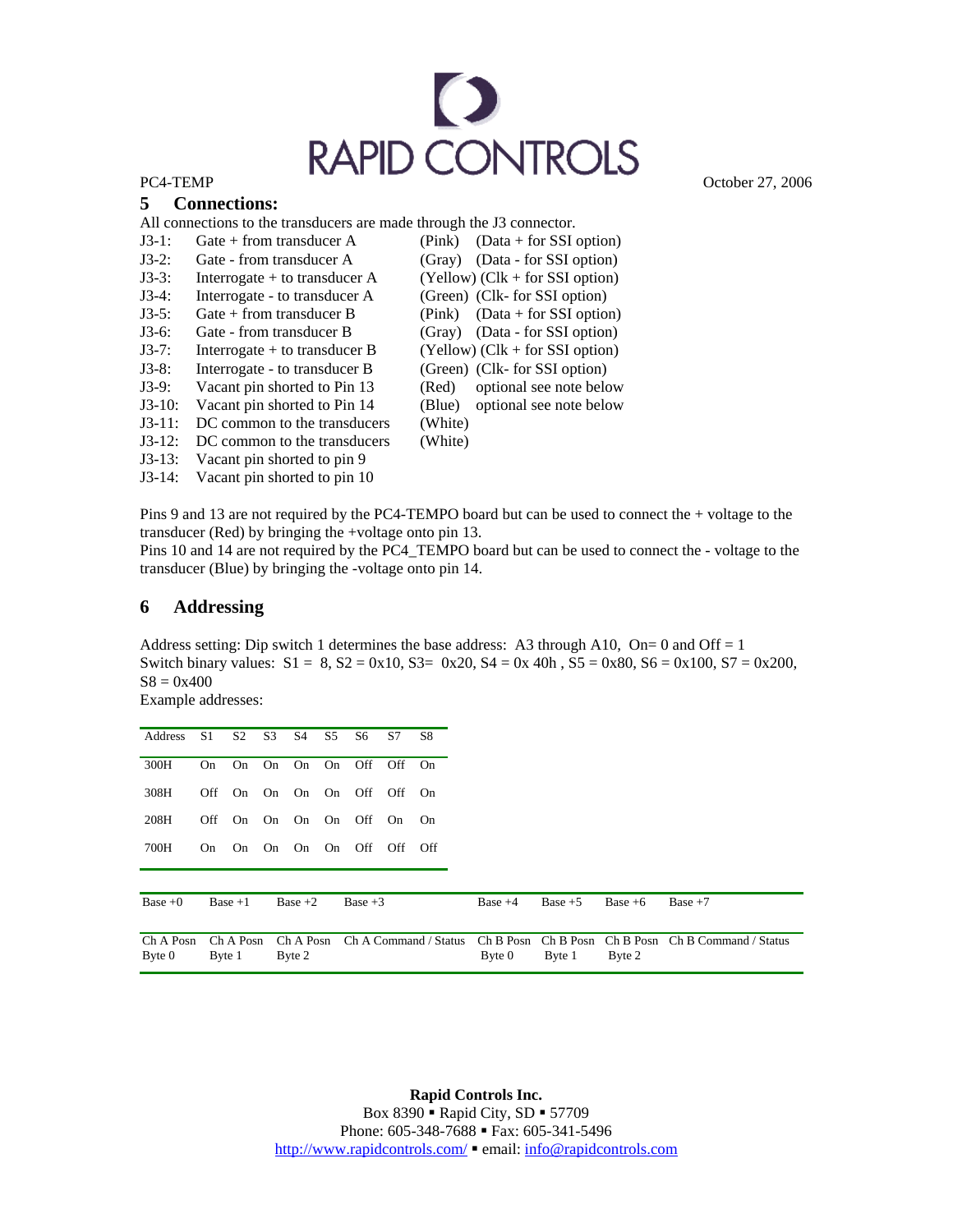

Connections for one 24V transducer



Connections for one 24V SSI transducer